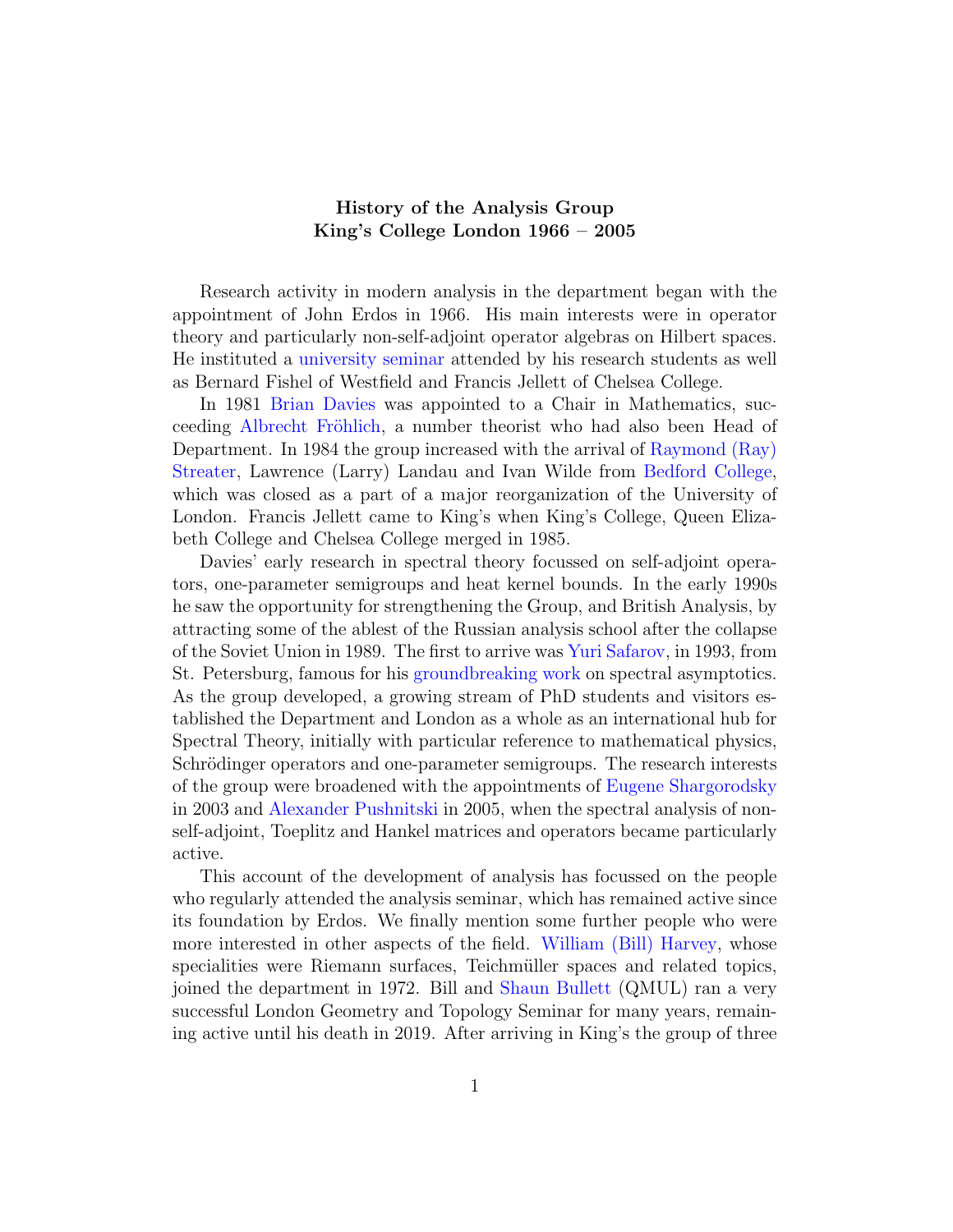from Bedford College (RS, LL and IW) continued to pursue a range of problems from quantum field theory, quantum statistical mechanics and quantum stochastic analysis using analytic techniques. [Simon Scott](https://www.kcl.ac.uk/people/simon-scott) was appointed in 1998 and has made contributions to traces of Fourier integral operators, geometric analysis, geometry and Lie theory.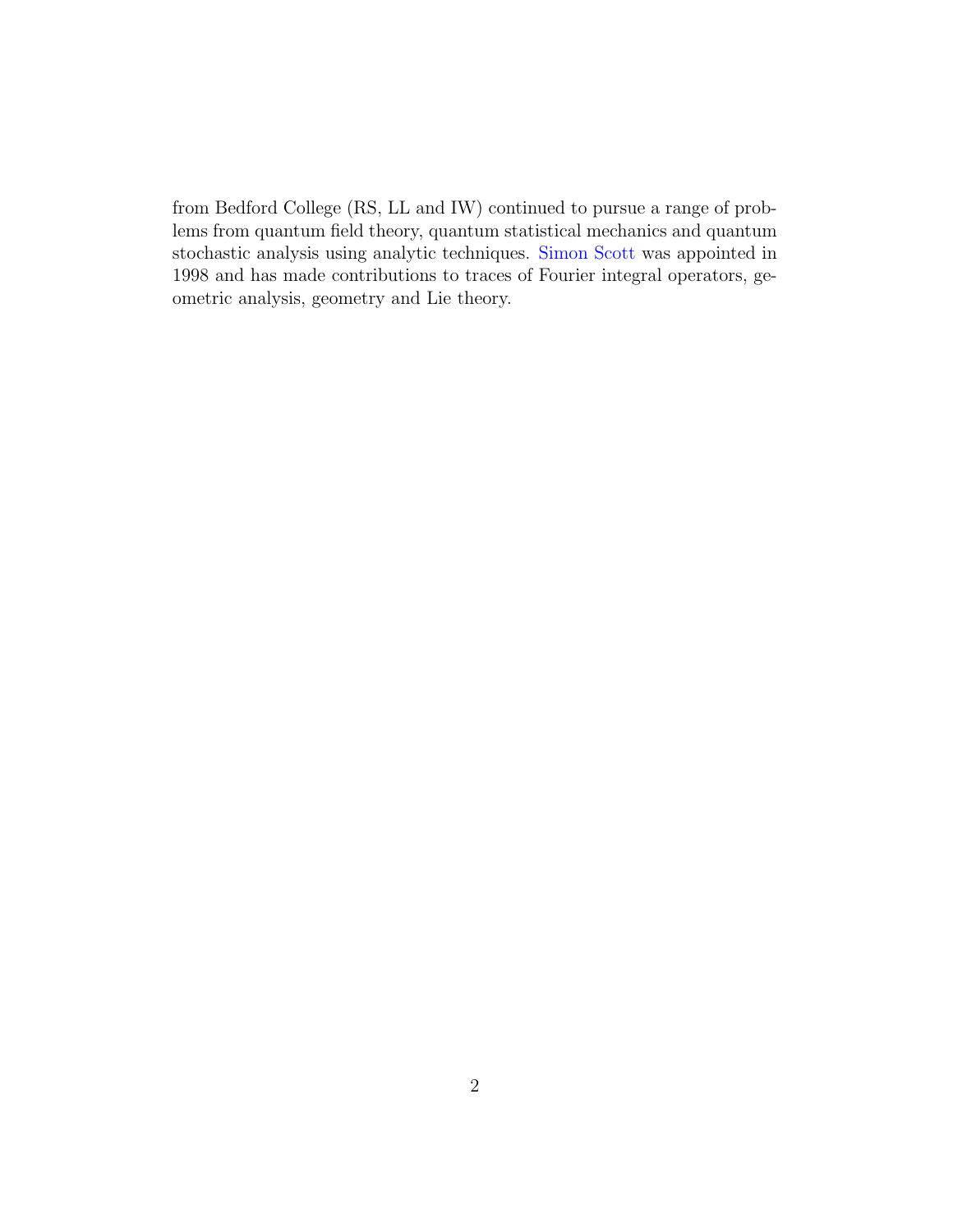## Former members of the Analysis group Academic Staff

- John Erdos (1966-2004)
- Yuri Safarov (1993-2015)
- Adrian Constantin (2008-2015)
- Mariusz Mirek (2017)
- Mahir Hadzic (2013-2019)
- Thomas Bothner (2017-2020)
- Francis Jellett (1985-?)

## Postdoctoral Researchers

- Anna Aslanyan (1997-2001)
- Gerassimos Barbatis (1994-1997)
- Lyonell Boulton (2001)
- Nikolai Filonov (2007-2008)
- Martin Gebert (2016-2018)
- Maria Lianantonakis (1990-1993?)
- Yuri Netrusov (EPSRC Fellow 1997-2000)
- Michael Pang (1988-1991)
- Stanislav Shkarin (2005-2006)
- Jani Virtanen (2004-2005)

## PhD Students

- Gareth Ashton (1978-1981)
- Gerassimos Barbatis (1991-1994)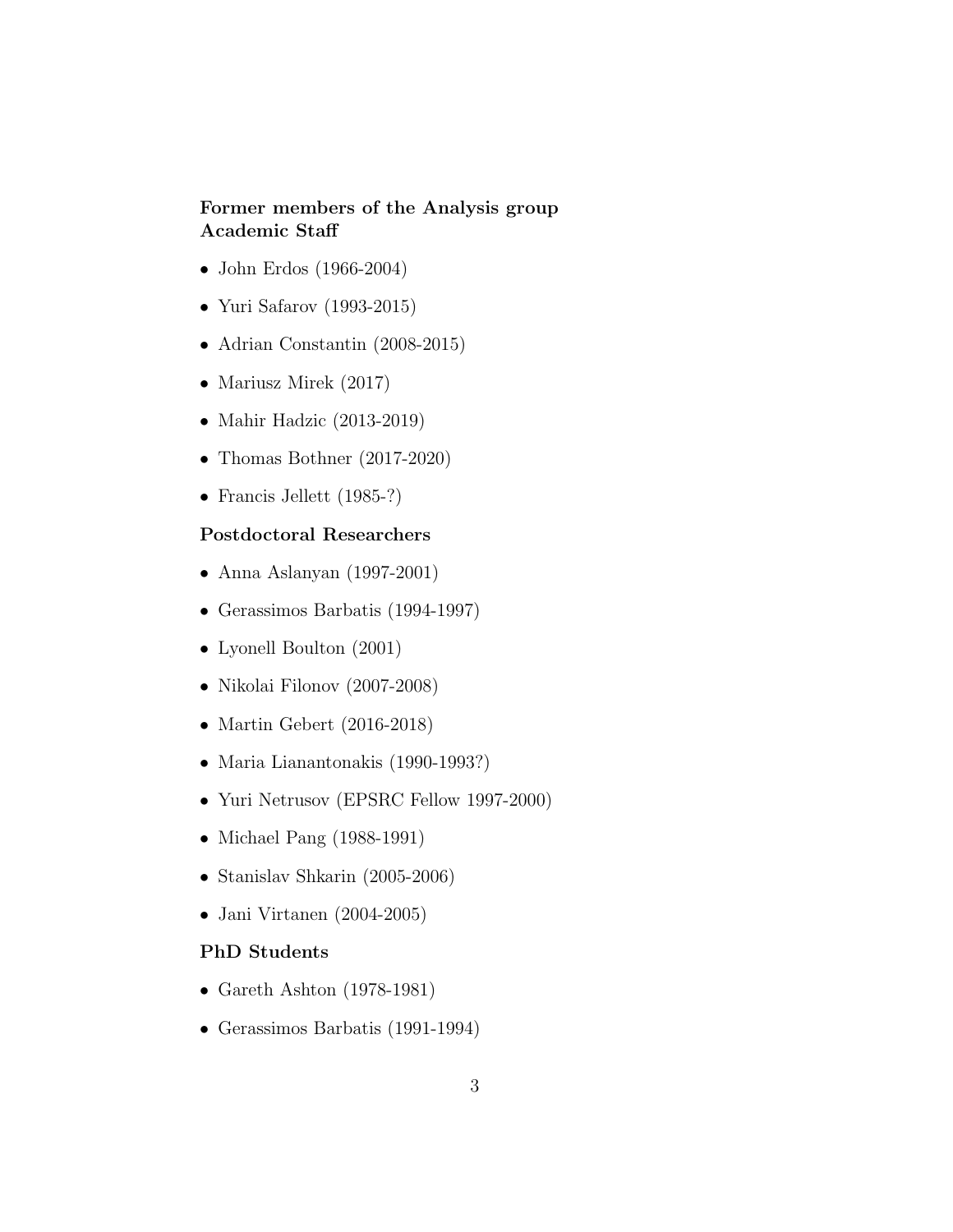- Paolo Battistotti (2011-2015)
- Lyonell Boulton (1998-2001)
- Daniel Bulger (2009-2013)
- Jonathan Butler (1994-1998)
- George Chkadua (2013-2016)
- Narinder Claire (1995-2000)
- Ben Fairfax (1996-2000)
- Emilio Fedele (2015-2020)
- Veronica George (2002-2003)
- Stavros Giotopoulos (1976 -1979)
- Clive Grayson (1999-2005)
- Elisabeth Grieger (2011-2016)
- Tobias Hartung (2013-2015)
- Tony Hill (2010-2017)
- James Hinchcliffe (2003-2007)
- Pascal Honore (2013-2015)
- Paul Incani (2006-2009)
- Sotirios Karanasios (1978-1981)
- Martin Karuhanga (2013-2016)
- Aristides Katavolos (1974-1977)
- Michael Lambrou (1977 1980)
- Maria Lianantonakis (?-1990)
- Philip Maher (1979-1985)